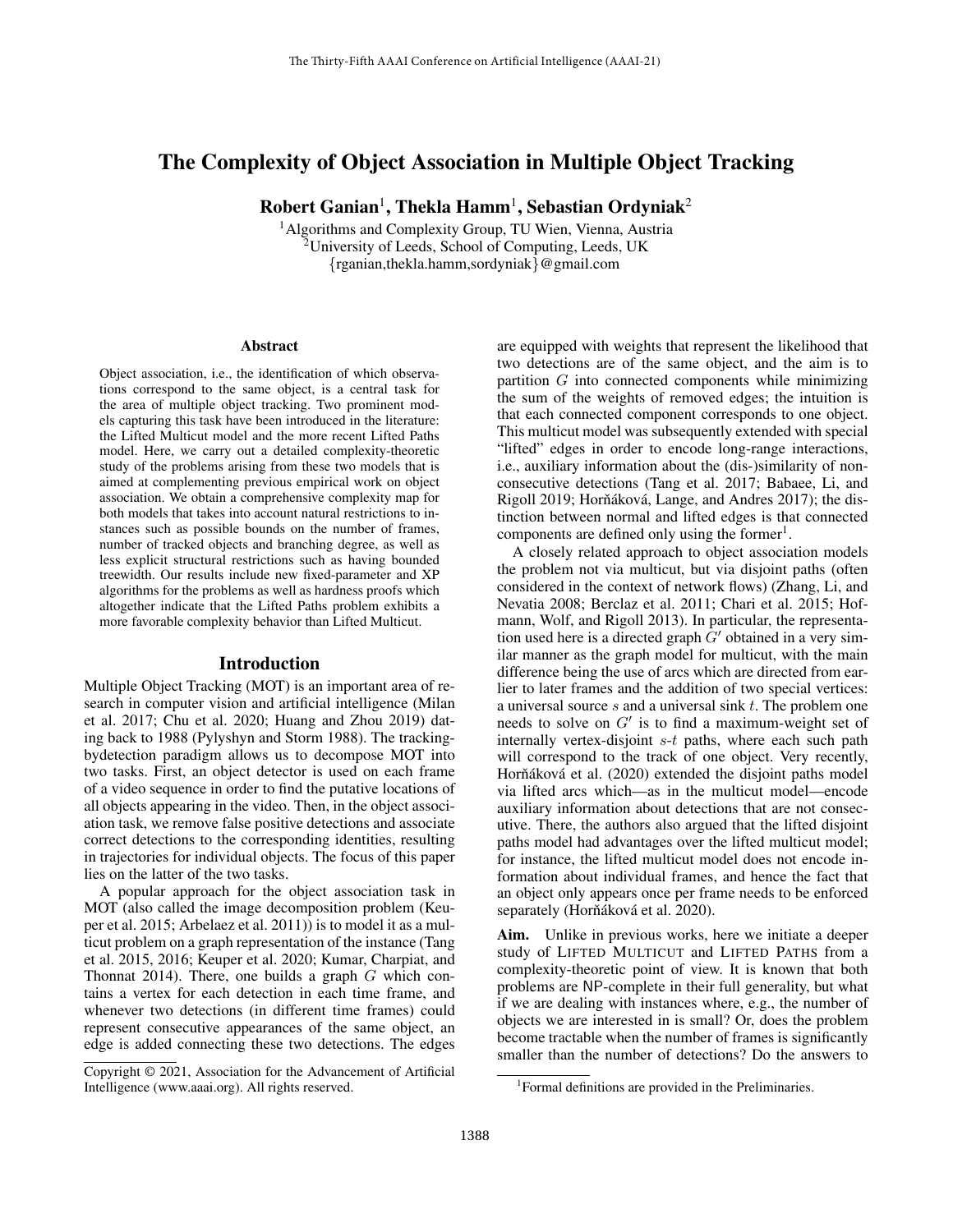these questions depend on whether the input graphs have natural properties? The theoretical *parameterized complexity* paradigm (Downey and Fellows 2013; Cygan et al. 2015) offers exactly the tools needed to provide detailed answers to such questions, and yet almost nothing is known about the parameterized complexity of the two problems of interest contrasting recent advances in our understanding of the parameterized complexity of fundamental problems in many other subfields of AI (Ganian et al. 2020; Bredereck et al. 2020; Pfandler et al. 2015; Ordyniak and Szeider 2013; Ganian and Ordyniak 2018). The primary aim of this paper is to remedy this situation.

The cornerstone of parameterized complexity is the idea of analyzing the difficulty of problems not only when measured in terms of the input size, but also under the assumption that one or several numerical *parameters* of instances are small: in particular, if we consider  $k$  to be the sum of all designated parameters and  $n$  to be the input size, then we distinguish whether an NP-complete problem P:

- can be solved in time  $f(k) \cdot n^{\mathcal{O}(1)}$  for some function f (in which case it is *fixed-parameter tractable* or FPT), or
- can be solved in time  $n^{f(k)}$  for a function f but is believed not to be FPT (in which case it is XP i.e., solvable in polynomial-time for constant parameter values, but W[1] hard), or
- remains NP-hard even when  $k$  is fixed to be a constant (in which case it is *para*NP*-hard*).

Contributions. Our main contribution is a comprehensive complexity classification of LIFTED PATHS and LIFTED MULTICUT with respect to all combinations of five natural kinds of restrictions on instances—each captured by a numerical value that can be either considered as a parameter, or as a fixed constant. The first three of these values are directly tied to the MOT instance:

- 1. the number of frames  $(r)$  for LIFTED PATHS<sup>2</sup>,
- 2. the number of objects we are interested in, i.e., the number of paths  $(p)$ , and
- 3. the maximum "branching" degree of an observation, which is the number of immediate predecessors and successors of an observation  $(d)$ .<sup>3</sup>

The remaining two restrictions are tied to a graph parameter called *treewidth* (Robertson and Seymour 1986), which intuitively measures how tree-like a graph is. Aside from being an extremely well-studied and versatile parameter that has been shown to be bounded in various graph models (e.g., in control flow graphs (Thorup 1998)), it is also a measure of a graph's sparsity that has also been shown to have interesting algorithmic properties for numerous AI problems (Peters 2016; Eiben et al. 2020; Ganian and Ordyniak 2018; Ganian, Ordyniak, and Ramanujan 2017). In MOT, it is reasonable to



Figure 1: Overview of our complexity results for LIFTED PATHS with respect to all combinations of considered parameters. Red (top bubble) marks paraNP-hardness, yellow (middle bubble) marks XP-time solvability with lower bounds excluding fixed-parameter tractability, and green (bottom bubble) marks fixed-parameter tractability. Our results also include precise lower bounds for the yellow bubble that distinguish between parameters and constants.

expect that some instances will result in bounded-treewidth graphs at least as far as the "base graph" (i.e., the graph containing only the non-lifted edges) is concerned—for instance, this is true whenever the number of observations per frame and the number of time frames between two consecutive detections of any object are bounded. Hence our fourth parameter is:

4. the treewidth of the base graph (tw).

And as our fifth and final parameter, we consider:

5. the treewidth of the *combined graph*, i.e., the graph containing both kinds of edges  $(tw^*)$ .

Our results for LIFTED PATHS are summarized in Figure 1. Observe that while parameterizing by tw\* is sufficient to achieve fixed-parameter tractability, this is a much stronger restriction than parameterizing by tw and, in a sense, "penalizes" users for adding auxiliary information via lifted edges. On the other hand, the runtime of all our other algorithms is virtually oblivious to the presence and structure of such lifted edges—in particular, there adding more information via lifted edges will never make a class of tractable instances intractable.

The highlights of our technical contributions to the complexity map for LIFTED PATHS are:

- a fixed-parameter algorithm w.r.t.  $p, r, d$  (Theorem 2, obtained via an algorithmic technique called color coding),
- an algorithm (Theorem 4) which not only establishes fixed-parameter tractability w.r.t. tw,  $r$ ,  $d$  and  $XP$ tractability w.r.t. tw,  $r$ , but also implies XP-tractability w.r.t. a well-studied graph parameter called *treedepth* (Nesetril and de Mendez 2012),
- an involved W[1]-hardness reduction for the parameterization by tw when  $r$  is fixed to a constant (Theorem 10), which provides a precise understanding of the complexity in the yellow bubble of Figure 1.

We then turn our attention to LIFTED MULTICUT. While the problem exhibits a similar behavior to LIFTED PATHS as

<sup>&</sup>lt;sup>2</sup> Frames do not immediately translate to a meaningful notion in the LIFTED MULTICUT model as it is used in the literature.

 $3A$  fourth natural option would be to consider the number  $o$  of detections per frame, but this is not a useful restriction. In particular, if  $r$  is a parameter then parameterizing by  $\sigma$  trivializes the instance, and otherwise one can transform any instance into an equivalent one such that  $o$  is bounded by a constant.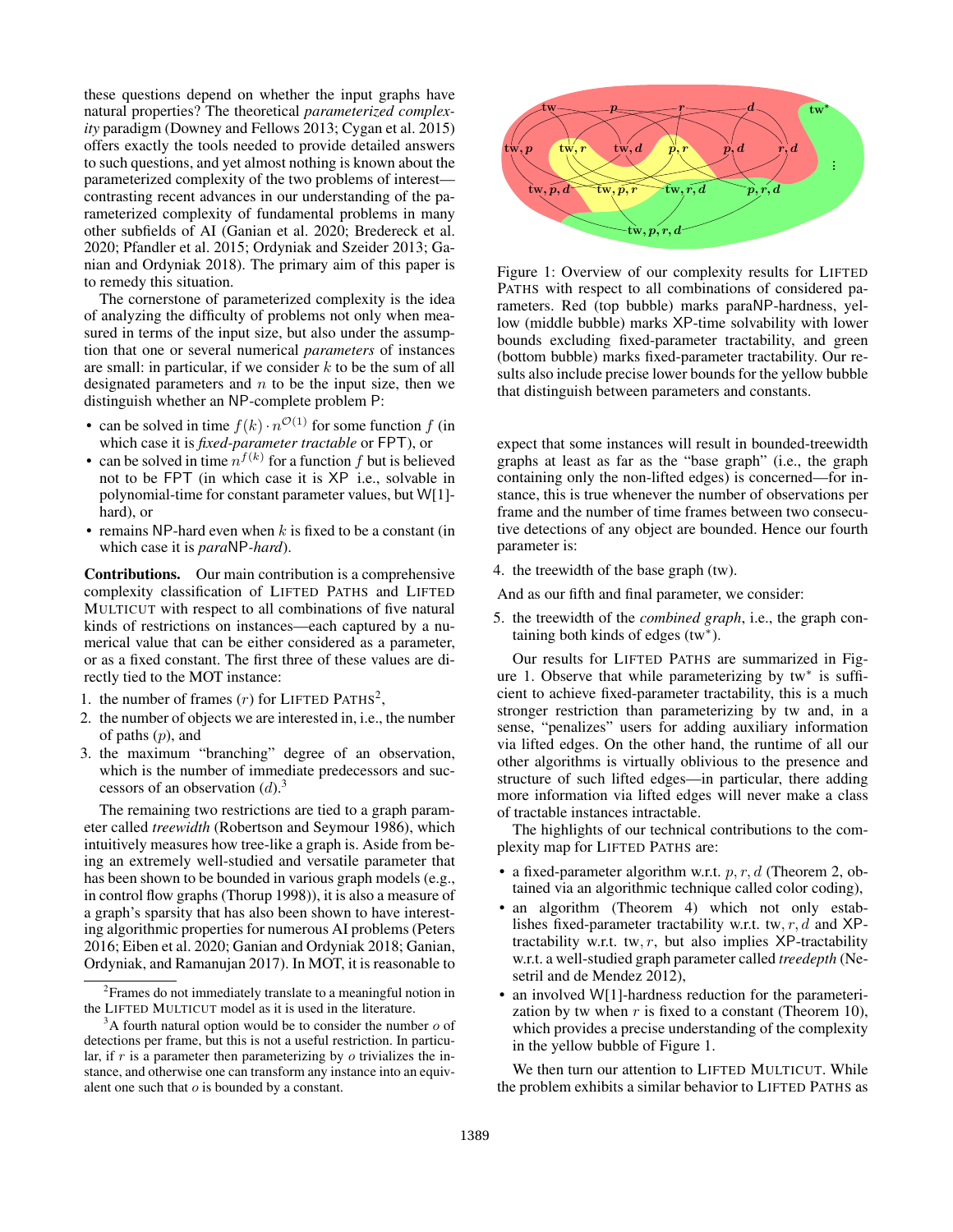far as tw<sup>\*</sup> is concerned, we show that it is significantly more difficult to achieve tractability via restrictions to the base graph. In particular, we resolve the problem's complexity for all other parameterizations by developing a non-trivial reduction which establishes paraNP-completeness even on extremely simple base graphs and when the aim is to track only two objects.

Related Work. Other problems have also been used to model the object association task in MOT, such as CLIQUE (Zamir, Dehghan, and Shah 2012; Dehghan, Assari, and Shah 2015), INDEPENDENT SET (Brendel, Amer, and Todorovic 2011), MULTIGRAPH MATCHING (Hu et al. 2020) and INTEGER QUADRATIC PROGRAMMING (Henschel et al. 2018). In contrast to the two models considered here, the above examples often offer only limited options for integrating long-range interactions (Horňáková et al. 2020).

#### Preliminaries

For an integer i, we let  $[i] = \{1, 2, \ldots, i\}$  and  $[i]_0 = [i] \cup$ {0}. We refer to the handbook by Diestel (2012) for standard graph terminology, and to the more recent books for a basic overview of parameterized complexity theory (Downey and Fellows 2013; Cygan et al. 2015). A *universal source* in a digraph is a vertex with no incoming arcs but outgoing arcs to all other vertices. Analogously, a *universal sink* in a digraph is a vertex with no outgoing arcs but incoming arcs from all other vertices.

**Treewidth.** A *nice tree-decomposition*  $\mathcal{T}$  of a graph  $G =$  $(V, E)$  is a pair  $(T, \chi)$ , where T is a tree (whose vertices we call *nodes*) rooted at a node r and  $\chi$  is a function that assigns each node t a set  $\chi(t) \subseteq V$  such that the following holds:

- For every  $uv \in E$  there is a node t such that  $u, v \in \chi(t)$ .
- For every vertex  $v \in V$ , the set of all nodes t satisfying  $v \in \chi(t)$  forms a subtree of T.
- $|\chi(\ell)| = 1$  for every leaf  $\ell$  of T and  $|\chi(r)| = 0$ .
- There are only three kinds of non-leaf nodes in  $T$ : **Introduce node:** a node  $t$  with exactly one child  $t'$  such that  $\chi(t) = \chi(t') \cup \{v\}$  for some vertex  $v \notin \chi(t')$ . **Forget node:** a node t with exactly one child  $t'$  such that  $\chi(t) = \chi(t') \setminus \{v\}$  for some vertex  $v \in \chi(t')$ . **Join node:** a node t with two children  $t_1$ ,  $t_2$  such that  $\chi(t) = \chi(t_1) = \chi(t_2).$

The *width* of a nice tree-decomposition  $(T, \chi)$  is the size of a largest set  $\chi(t)$  minus 1, and the *treewidth* of the graph G, denoted tw $(G)$ , is the minimum width of a nice treedecomposition of G. Efficient fixed-parameter algorithms are known for computing a nice tree-decomposition of nearoptimal width (Bodlaender et al. 2016; Kloks 1994). Whenever we speak of the treewidth of a directed graph, we mean the treewidth of its underlying undirected graph, which is the simple graph obtained by replacing each arc by an undirected edge.

We let  $T_t$  denote the subtree of T rooted at a node t, and we use  $\chi(T_t)$  to denote the set  $\bigcup_{t' \in V(T_t)} \chi(t')$ .

Problem Definitions. The formal definitions of our problems follow those given in the literature (Horňáková et al. 2020; Tang et al. 2017; Babaee, Li, and Rigoll 2019; Horňáková, Lange, and Andres 2017). An instance of LIFTED PATHS is a tuple  $\mathcal{I} = (G, H, w, \ell, p)$  where:

•  $G = (V, E)$  is an *n*-vertex acyclic digraph with V partitioned into:

– a universal source  $V_0 = \{s\}$  and sink  $V_{r+1} = \{t\}$ , and  $-$  *(time) frames*  $V_1, \ldots, V_r$ ,

such that each arc  $ab \in E$  where  $a \in V_i$  and  $b \in V_j$ satisfies  $i < j$ .

- $H = (V \setminus \{s, t\}, F)$  is an acyclic digraph,
- $w_G: V \cup E \to \mathbb{Z}$  and  $w_H: F \to \mathbb{Z}$  are weight functions such that  $w_G(s) = w_G(t) = 0$ ,
- $\ell \in \mathbb{Z}$  is a target lower bound, and
- $p \in \mathbb{N} \cup \{+\infty\}$  is an upper bound on the number of paths.

The *weight*  $w(P)$  of a path P in G is defined as  $\left(\sum_{x \in P} w_G(x)\right) + \sum_{ab|ab \in F \wedge \{a,b\} \subseteq P} w_H(ab)$ , where P is understood as a set of vertices and edges. The task in LIFTED PATHS is to either find an internally vertex-disjoint set  $P$  of at most p-many s-t paths such that  $\sum_{P \in \mathcal{P}} w(P) \geq \ell$ , or correctly determine that no such set  $P$  exists.

Instances of the LIFTED MULTICUT problem share multiple similarities to those of LIFTED PATHS, but also have some differences (several of which are highlighted in bold). Each such instance is a tuple  $\mathcal{I} = (G, H, w, \ell, p)$  where

- $G = (V, E)$  and  $H = (V, F)$  are *n*-vertex **undirected** graphs,
- $w_G : E \to \mathbb{Z}$  and  $w_H : F \to \mathbb{Z}$  are weight functions,
- $u \in \mathbb{Z}$  is a target **upper bound**, and
- $p \in \mathbb{N} \cup \{+\infty\}$  is an upper bound on the number of **parts**.

The task in LIFTED MULTICUT is to decide whether G can be vertex-partitioned into at most  $p$ -many subgraphs  $G_1, \ldots, G_i$ , which we call parts, such that:

- 1. each  $G_i$ ,  $i \in [j]$  is connected, and
- 2.  $(\sum_{e \in E'} w_G(e)) + (\sum_{e \in F'} w_H(e)) \le u$ , where  $E' \subseteq E$ and  $\overline{F'} \subseteq F$  are the subsets of edges whose two endpoints lie in pairwise distinct parts.

Throughout this paper, we consider the following parameters for LIFTED MULTICUT and LIFTED PATHS:

- $p$ : the number of parts or paths, respectively,
- $\bullet$  r: the number of frames in LIFTED PATHS,
- $\bullet$  d: the maximum degree in G (for LIFTED MULTICUT) or of the underlying undirected graph of  $G - \{s, t\}$  (for LIFTED PATHS),
- tw: the treewidth of the base graph, i.e.,  $G$  or the underlying undirected graph of G, respectively,
- tw\*: the treewidth of the combined graph, i.e.,  $G^*$  =  $(V, E \cup F)$  or the underlying undirected graph of  $G^* =$  $(V, E \cup F)$ , respectively.

# Algorithms and Tractability Results

In this section we will provide all of the algorithms for LIFTED PATHS required to obtain the complexity map detailed in Figure 1, as well as establish the tractability of LIFTED MULTICUT parameterized by tw<sup>∗</sup> . We divide our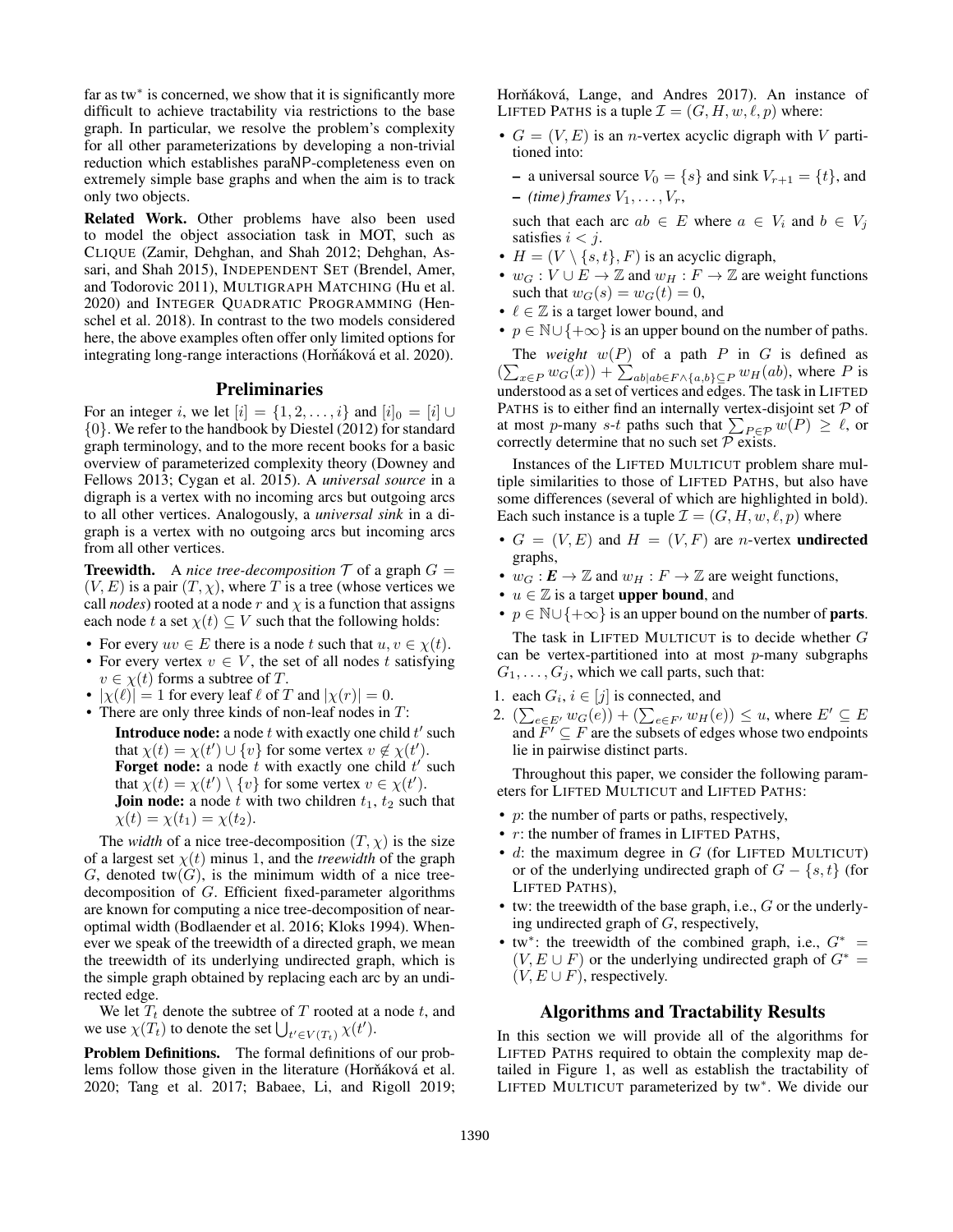exposition into three subsections: one dedicated to algorithms that utilize some combination of "basic parameters" (i.e.,  $r$ ,  $p$  or  $d$ ), one dedicated to algorithms that exploit the treewidth of the base graph (tw), and one establishing the tractability of both problems parameterized by tw<sup>∗</sup> .

Basic Parameters. We begin with a simple observation that identifies a tractable fragment of LIFTED PATHS via an enumeration argument.

Observation 1. LIFTED PATHS *can be solved in time*  $\mathcal{O}(n^{p\cdot r}).$ 

Our second task is to obtain a fixed-parameter algorithm for LIFTED PATHS parameterized by  $p+r+d$ . The algorithm relies on a technique called *color coding* (Cygan et al. 2015).

Theorem 2. LIFTED PATHS *can be solved in time*  $e^{pr}(pr)^{\mathcal{O}(\log pr)}(p+1)^{pr}d^rn\log n.$ 

*Proof Sketch.* The idea behind color coding is to randomly color the input such that with high proability the solution is colored in a way that allows one to efficiently find it. In our case, we will use colorings of the vertices of G with p colors and we will look for solutions that are "colorful". That is, suppose we are given a coloring  $\lambda : V(G) \setminus \{s, t\} \rightarrow$  $\{1, \ldots, p\}$  of the vertices of G with p colors. A solution P is *colorful* if:

- every path  $P \in \mathcal{P}$  is colored uniformly, i.e., every vertex in  $P \setminus \{s, t\}$  is assigned the same color by  $\lambda$  and
- every two paths in  $P$  are assigned distinct colors by  $\lambda$ .

In order to employ color coding using this notion, we need to show that colorful solutions can be found efficiently and that a random coloring makes a solution colorful with sufficiently high probability. We start by observing the former, i.e., that COLORFUL LIFTED PATH, where one is additionally given a vertex-coloring  $\lambda$  of  $G - \{s, t\}$  with p colors and asks whether G has a colorful solution, can be solved efficiently. This can be done by enumerating all paths of each color and choosing one of maximum weight for each color. Claim 3. COLORFUL LIFTED PATHS *can be solved in time*  $\mathcal{O}(d^r n)$ .

Since the coloring is not provided to us but we assume it to be chosen uniformly and indenpendently at random for every vertex of  $G - \{s, t\}$ , we also need to argue that there is a sufficiently high probability that a solution  $P$  is colorful.

Because there are at least  $p$  colorful colorings of the paths in  $P$  (if there is only one path in  $P$ ) and the total number of colorings of the at most pr many vertices used by paths in  $\mathcal P$ is at most  $p^{pr}$ , we obtain that the probability that  $P$  is colorful is at least  $\frac{p}{p^{pr}} = p^{-(p-1)r}$ . Therefore, the randomized algorithm that colors  $V(G) \setminus \{s, t\}$  uniformly and independently at random and then uses Claim 3 to check whether there is a colorful solution, will find a solution in an instance (if one exists) with probability at least  $p^{-(p-1)r}$ . But this means that repeating the algorithm  $p^{(p-1)r}$  times already gives a randomized algorithm with constant error probability. Note that the total runtime of this randomized algorithm is at most  $\mathcal{O}(p^{(p-1)r}d^rn)$ . Moreover, the use of random colorings can be avoided by applying well-known derandomization techniques (Cygan et al. 2015, Section 5.6.1), resulting in a deterministic algorithm with the stated runtime.  $\Box$ 

Treewidth of the Base Graph. Both of the tractability results involving tw required for the complexity map of Figure 1 follow from a single algorithm, obtained below. Observe that the number of directed paths going through any vertex in G can be upper-bounded by  $d^r$ , and hence by  $n^r$ .

Theorem 4. LIFTED PATHS *can be solved in time* ∆<sup>O</sup>(tw)n 3 *, where* ∆ *is the maximum number of directed paths going through any vertex in* G*.*

*Proof Sketch.* Let  $\mathcal{I} = (G, H, w, \ell, p)$  be an instance of LIFTED PATHS and let  $(T, \chi)$  be a nice tree-decomposition of  $G - \{s, t\}$  with root r of width  $\omega \in \mathcal{O}(\text{tw})$ , which can be computed in linear time (Bodlaender et al. 2016). We provide a dynamic programming algorithm that computes a set of records for every node of the tree-decomposition in a bottom-up manner.

For a node  $t \in V(T)$  a *record* is a triple  $(\mathcal{P}, \delta, W)$ , where  $P$  is a set of (vertex-)disjoint paths in  $G$  each containing at least one vertex from  $\chi(t)$ ,  $\delta$  is a natural number, and W is a real number. A record  $R = (\mathcal{P}, \delta, W)$  is *valid* for  $t$  if  $W$  is the maximum weight of any solution for the instance  $\mathcal I$  induced by the vertices in  $V(R, t)$  =  $(\chi(T_t) \cup \{s, t\}) \setminus (V(\mathcal{P}) \cup \chi(t))$  that uses exactly  $\delta$  paths. That is, W is the maximum total weight of any set  $P$  of exactly  $\delta$  vertex-disjoint paths in  $G[V(R, t)]$ . We denote by  $\mathcal{R}(t)$  the set of all valid records for t. Note that  $\mathcal I$  has a solution if and only if  $(\emptyset, \delta, W) \in \mathcal{R}(r)$  with  $\delta \leq p$  and  $W \geq \ell$ . Moreover,  $|\mathcal{R}(t)|$  is upper-bounded by  $\Delta^{\omega} \cdot n$ .

To complete the proof, it now suffices to show how to compute  $\mathcal{R}(t)$  for every node t of T via leaf-to-root dynamic programming. We illustrate this procedure on the example of introduce and join nodes. For a vertex  $v \in V(G)$ , let  $\mathcal{P}_G(v)$ be the set of directed paths in  $G - \{s, t\}$  going through v.

**Introduce nodes:** Let  $t$  be an introduce node of  $T$  with child t' and  $\chi(t) \setminus \chi(t') = \{v\}$  for some  $v \in V(G) \setminus \{s, t\}$ . Then,  $\mathcal{R}(t)$  contains all records that are in  $\mathcal{R}(t')$  and an additional record  $(\mathcal{P} \cup \{P\}, \delta, W)$  for every record  $(\mathcal{P}, \delta, W) \in \mathcal{R}(t')$ and  $P \in \mathcal{P}_G(v)$  such that P contains no vertex in  $V(\mathcal{P}) =$  $\bigcup_{P \in \mathcal{P}} V(P)$  and no vertex in  $\chi(t')$ . More formally:

$$
\mathcal{R}(t) = \mathcal{R}(t') \cup \{ (\mathcal{P} \cup \{P\}, \delta, W) \mid (\mathcal{P}, \delta, W) \in \mathcal{R}(t') \land P \in \mathcal{P}_G(v) \land P \cap (V(\mathcal{P}) \cup \chi(T_{t'})) = \emptyset \}
$$

**Join nodes:** Let t be a join node of T with children  $t_1$  and  $t_2$ . To compute  $\mathcal{R}(t)$  we proceed in two steps. First we compute an auxiliary set  $\mathcal{R}'(t)$  from  $\mathcal{R}(t_1)$  and  $\mathcal{R}(t_2)$  as follows:

$$
\mathcal{R}'(t) = \{ (\mathcal{P}, \delta_1 + \delta_2, W_1 + W_2) \mid (\mathcal{P}, \delta_1, W_1) \in \mathcal{R}(t_1) \land (\mathcal{P}, \delta_2, W_2) \in \mathcal{R}(t_2) \}
$$

To obtain  $\mathcal{R}(t)$  from  $\mathcal{R}'(t)$ , we then remove "duplicate" records, i.e., records that agree in  $P$  and  $\delta$ . More formally:

$$
\mathcal{R}(t) = \{ (\mathcal{P}, \delta, W) \mid (\mathcal{P}, \delta, W) \in \mathcal{R}'(t) \land W = \max\{W' | (\mathcal{P}, \delta, W') \in \mathcal{R}'(t) \} \} \quad \Box
$$

Treewidth of the Combined Graph. To complete the upper-bound component of our complexity analysis, we establish the fixed-parameter tractability of LIFTED PATHS and LIFTED MULTICUT parameterized by tw<sup>∗</sup> . This is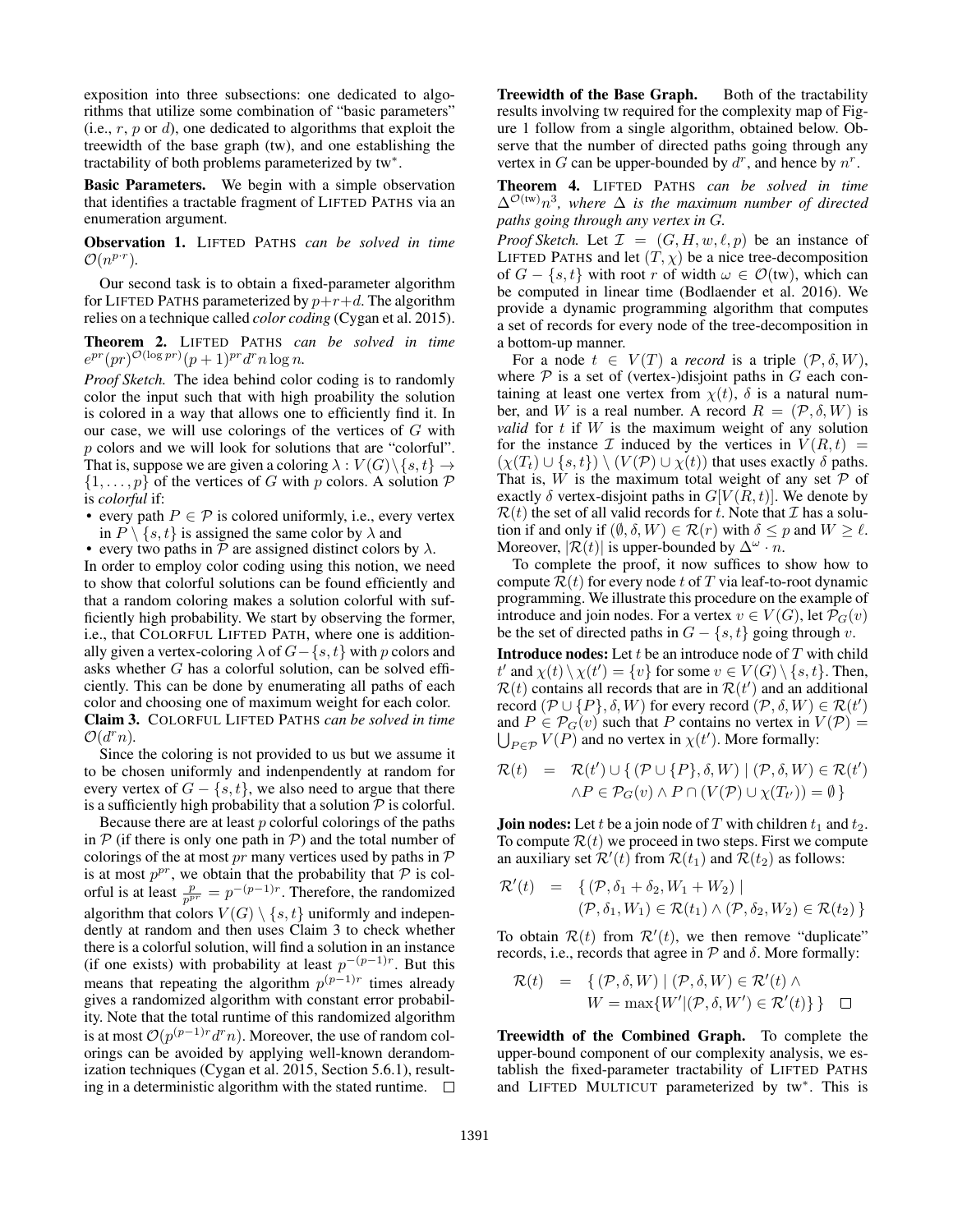achieved via the use of Courcelle's famous theorem (Courcelle 1990), or more precisely its extension towards optimization problems by Arnborg, Lagergren, Seese (1991); see also the summary provided by, e.g., Langer et al. (2014).

Proposition 5 (Courcelle's Theorem for Optimization). *Given* (1) *a labeled digraph*  $G = (V, E)$  *whose underlying undirected graph has treewidth k, (2) a weight function*  $\omega$  :  $V \cup E \rightarrow \mathbb{Z}$ , and (3) a formula  $\phi(X_1, \ldots, X_\ell)$  in Monadic Second Order Logic with  $\ell$  free set variables, finding an *interpretation*  $(S_1, \ldots, S_\ell)$  *such that*  $G \models \phi(S_1, \ldots, S_\ell)$ and which maximizes  $\sum_{a\in\bigcup_{i\in[\ell]}S_i}\omega(a)$  is fixed-parameter *tractable parameterized by*  $|\phi| + k$ .

Theorem 6. LIFTED PATHS *and* LIFTED MULTICUT *are fixed-parameter tractable when parameterized by* tw<sup>∗</sup> *.*

*Proof Sketch.* Let us first consider the LIFTED PATHS problem. Let  $G^*$  be the combined digraph  $(V, E \cup F)$  where we label each arc as "base" (if it occurs in  $E$ ), "lifted" (if it occurs in F), or both. Consider a weight function  $\omega$  that is defined for each edge e as  $w_G(e) + w_H(e)$  (where any undefined terms are replaced by  $0$ ) and for each vertex  $v$ as  $\omega_G(v)$ . To apply Courcelle's Theorem, we construct a Monadic Second Order Logic formula  $\phi(X_1, X_2, X_3)$  that will be interpreted over (sets of) vertices and edges of  $G^*$ with three free set variables. Crucially, the formula will be true if and only if  $X_1$  is interpreted as a set  $S_1$  of arcs that form directed paths from s to t,  $X_2$  as a set  $S_2$  of arcs whose both endpoints lie on some path defined by  $S_1$ , and  $S_3$  are all vertices occurring on paths in  $S_1$ . Assuming basic knowledge of Monadic Second Order Logic, constructing such a formula is a moderately tedious but ultimately simple task, and hence we leave this as an exercise for interested readers. Once we construct such a formula of size bounded by a function of tw<sup>∗</sup> , then the fixed-parameter tractability of LIFTED PATHS parameterized by tw<sup>∗</sup> follows from Proposition 5.

The same approach can be used for LIFTED MULTICUT; the main distinction is that instead of using the formula  $\phi$ , we construct a formula whose set variables will capture the edges that are cut in a partitioning of G.  $\Box$ 

### Lower Bounds

We proceed towards the second component of our complexity map, notably lower bounds. These are structured in three subsections: one providing two NP-hardness reductions for restrictions of LIFTED PATHS, one dedicated to identifying the precise boundaries of fixed-parameter tractability for LIFTED PATHS, and the last one establishing the intractability of LIFTED MULTICUT even under severe restrictions.

Excluding Polynomial Algorithms for Lifted Paths. The two NP-hardness proofs for LIFTED PATHS both start from a variant of the classical Satisfiability problem (SAT).

Theorem 7. LIFTED PATHS *is* NP*-hard even when restricted to instances such that*  $tw \leq 2$ ,  $d \leq 3$  *and*  $p = 1$ .

*Proof Sketch.* We reduce from the decision version of MAX-2-SAT: given a 2-CNF formula  $\varphi$  over variables  $x_1, \ldots, x_n$  and clauses  $C_1, \ldots, C_m$  along with an integer a, does there exist an assignment of the variables in  $\varphi$  which

satisfies at least a clauses? MAX-2-SAT is well-known to be NP-hard (Garey, Johnson, and Stockmeyer 1976).

The construction proceeds as follows. For each variable  $x_i$ , G contains the vertices  $x_i^{start}$ ,  $x_i^{true}$ ,  $x_i^{false}$  and  $x_i^{end}$  and the following arcs:  $x_i^{start} x_i^{true}, x_i^{start} x_i^{false}, x_i^{true} x_i^{end}, x_i^{false} x_i^{end}$ . Similarly, for each clause  $C_i$  we construct the vertices  $c_i^{start}, c_i^{first}, c_i^{second}, c_i^{end}$  and add the following arcs:  $i, c_i, c_i, c_i$  $c_i^{start}c_i^{first}$ ,  $c_i^{start}c_i^{second}$ ,  $c_i^{first}c_i^{end}$ ,  $c_i^{second}c_i^{end}$ . We also add an arc from each  $x_i^{end}$  to  $x_{i+1}^{start}$  (for  $i < n$ ), an arc from each  $c_i^{end}$  to  $c_{i+1}^{start}$  (for  $i < m$ ), and the arc  $x_n^{end} c_1^{start}$ . Naturally, we also have  $s$  as a universal source and  $t$  as a universal sink; this completes the construction of G. Observe that there are multiple paths from  $x_1^{start}$  to  $c_m^{end}$ , but in each path we can choose either a "true" or "false" vertex for each variable and either a "first" or "second" vertex for each clause. All vertices and edges in G receive a weight of 0.

For the arc set  $F$  of  $H$ , we proceed as follows. For each literal that occurs in a clause, for example the literal  $\neg x_i$  in clause  $C_j = (\neg x_i, x_z)$ , we create an arc from the vertex representing the same valuation of that variable to the vertex representing the position that literal holds in the clause; in the mentioned example, we would create the arc  $x_i^{false} c_j^{first}$ . This way, each vertex corresponding to a literal in a clause will have one incoming arc in  $F$ , and we let  $w_H$  assign a weight of 1 to each such arc. Moreover we introduce the arc  $x_1^{start}c_m^{end}$  and let  $w_H(x_1^{start}c_m^{end}) = 2m$ . The aim of this is to ensure that we must include a path that contains both these vertices together to achieve an objective value of at least  $2m$ .

Finally, we set  $\ell = a + 2m$ . It can be shown that the initial MAX-2-SAT instance is a Yes-instance if and only if the constructed LIFTED PATHS instance is a Yes-instance for  $p = 1$  and the instance has the desired properties. П

Theorem 8. LIFTED PATHS *is* NP*-hard even when restricted to instances such that*  $r < 5$ ,  $d < 6$ , and all weights *are set to zero or one.*

*Proof Sketch.* We reduce from 3-SAT-2, i.e., the variant of 3-SAT where each variable occurs at most twice positively and at most twice negatively, which is known to be NP-hard (Yannakakis 1978). Consider an instance of 3-SAT-2 with variables  $x_1, \ldots, x_n$  and clauses  $C_1$  =  $(l_1^1, l_1^2, l_1^3), \ldots, C_m = (l_m^1, l_m^2, l_m^3).$ 

We construct an instance of LIFTED PATHS by first letting  $G = (V, E)$  have the vertex set  $\{s, t\} \cup \bigcup_{i \in [5]} V_i$  where

- $V_1 = \{a_1, \ldots a_n\}$  is the set of *variable decision vertices*,
- $V_2 = \{v_{x_i}^1, v_{\overline{x_i}}^1 \mid i \in [n]\}$  is the set of *first literal occurrence vertices*,
- $V_3 = \{v_{x_i}^2, v_{\bar{x_i}}^2 \mid i \in [n]\}$  is the set of *second literal occurrence vertices*,
- $V_4 = \{b_1, \ldots b_n\}$  is the set of *variable decision partner vertices*, and
- $V_5 = \{c_1, \ldots, c_m\}$  is the set of *clause vertices*.

The arc set of G is defined as  $E = \{sv \mid v \in V \setminus \{s\} \} \cup \{vt \mid v \in V \setminus \{s\} \}$  $v \in V \setminus \{s, t\} \} \cup \{a_i v_{x_i}^1, a_i v_{\bar{x_i}}^1 \mid i \in [n] \} \cup \{v_l^1 v_l^2 \mid l \in$  $\{x_1, \bar{x_1}, \ldots, x_n, \bar{x_n}\}\} \cup \{v_{x_i}^2 b_i, v_{\bar{x_i}}^2 b_i \mid i \in [n]\} \cup \{v_{l_i}^h\}$  $\frac{h}{l_i^j}c_i\mid i\in$  $[m], j \in [3], h \in [2]$ . In this way each  $a_i$  or  $b_i$  has degree 2 in  $G - \{s, t\}$ , each  $v_l$  has degree at most 4 in  $G - \{s, t\}$ ,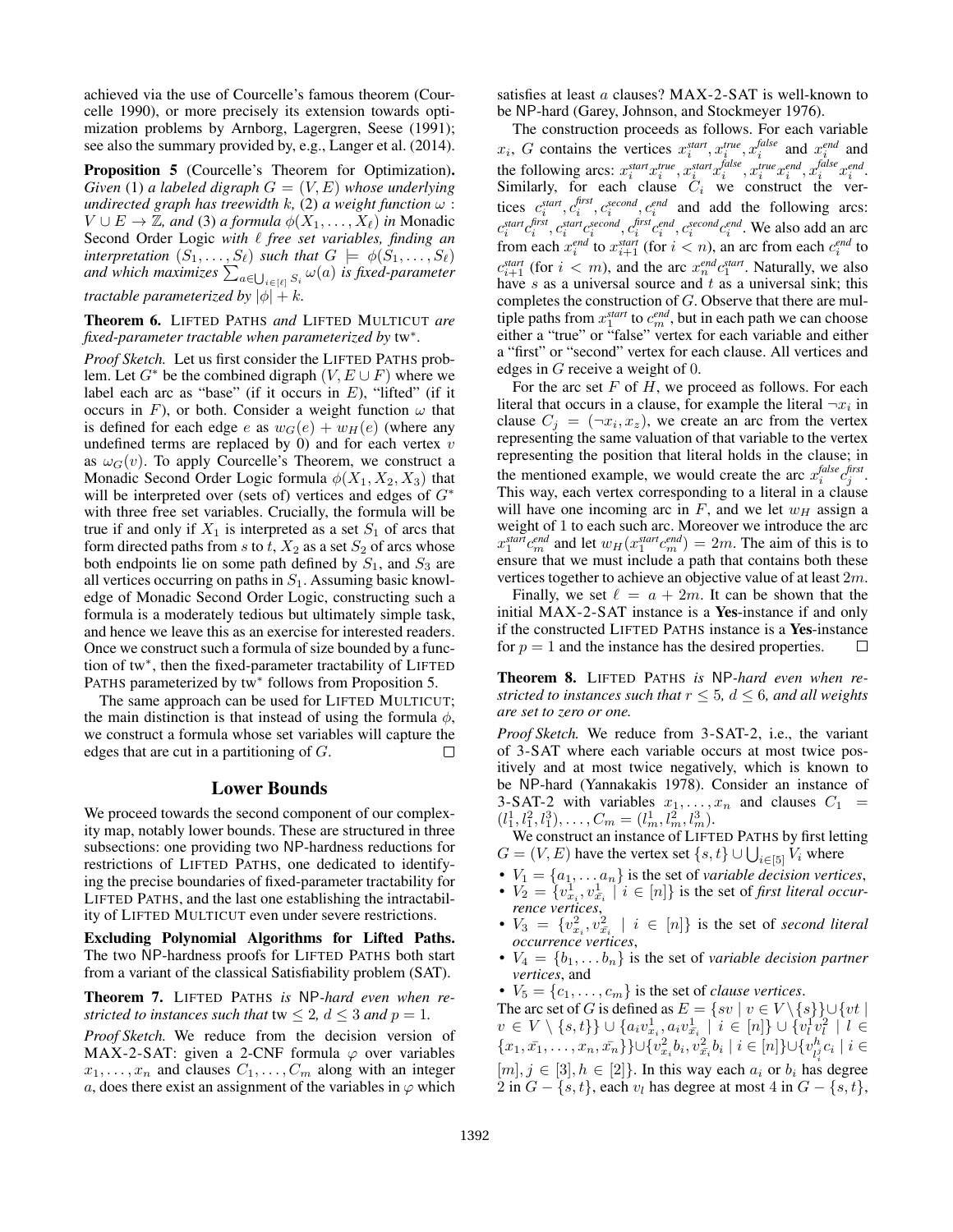and each  $c_i$  has degree at most 6 in  $G - \{s, t\}$ . We set the weights of all arcs and vertices in  $G$  to zero. Second, we set  $F = \{a_i b_i \mid i \in [n]\} \cup \{v_i^{\ell}\}$  $\frac{\ell}{l_i^j} c_i \, \mid \, i \, \in \, [m], j \, \in \, [3], \ell \, \in \,$  $[2]$ } with all arcs of H having weight 1. To complete the proof, it suffices to show that the original 3-SAT-2 instance was satisfiable if and only if the constructed LIFTED PATHS instance with target lower bound  $\ell = n+m$  is a Yes-instance (with  $p = \infty$ ). To observe this, consider the set of paths constructed as follows:

- whenever a variable  $x_i$  is set to true and that variable is the "first" variable to satisfy the clause  $c_j$  with its first literal, use the path  $(s, v_{x_i}^1, c_j, t)$  (where  $v_{\bar{x_i}}^1$  would be used if  $x_i$ is set to false, and  $v_{\bar{x}_i}^1$  for its second literal);
- whenever a variable is set to true, use the path  $(s, a_i, v_{\bar{x_i}}^1, v_{\bar{x_i}}^2, b_i, t).$

It is easy to verify that the constructed paths correspond to a solution for the original 3-SAT-2 instance. □

Excluding Fixed-Parameter Algorithms for Lifted Paths. The first result in this section is a fairly straightforward W[1]-hardness reduction for LIFTED PATHS parameterized by  $r + tw + p$ ; in particular, the reduction rules out fixedparameter tractability for the problem parameterized by r even if the tw and p are fixed to very small constants. However, on its own the reduction still leaves one final gap in our understanding of the complexity of LIFTED PATHS. In particular, while Theorem 2 also provides a fixed-parameter algorithm parameterized by  $p$  when  $r$  is fixed to a constant, at this point it is not yet clear whether the problem is FPT or W[1]-hard when parameterized by tw in the case of  $r$  being fixed by a constant. The second result in this section then closes this gap via an intricate reduction. Both reductions start from the well-known W[1]-complete problem MULTI-COLORED CLIQUE (Pietrzak 2003).

Theorem 9. LIFTED PATHS *is* W[1]*-hard parameterized by r*, even if  $p = 1$  and  $tw = 2$ .

We now proceed to our second, significantly more involved W[1]-hardness reduction.

Theorem 10. LIFTED PATHS *is* W[1]*-hard parameterized by* tw *even* if  $r = 8$ *.* 

*Proof Sketch.* Consider an instance  $(D, k)$  of MULTICOL-ORED CLIQUE with partition  $V(D) = M_1 \cup \cdots \cup M_k$ . In the following we denote by  $E_{i,j}$  the set of all edges in  $E(D)$ with one endpoint in  $M_i$  and the other endpoint in  $M_j$ , for every i and j with  $1 \leq i < j \leq k$ . To show the theorem, we will construct an instance  $\mathcal{I} = (G, H, w_G, w_H, \ell, \infty)$  of LIFTED PATHS where  $r = 8$  and G has treewidth at most  $\binom{k}{2} + 2k(k-2) + 3$  such that D has a k-clique if and only if  $\mathcal I$  is a **Yes**-instance.

For every vertex  $v \in V(D)$ , we add a *vertex gadget*  $P(v)$ to  $\mathcal I$  that is illustrated in Figure 2 and consists of  $k - 1$  directed paths (denoted  $P_1(v), ..., P_{k-1}(v)$ ) having 6 vertices (the vertices  $p_{v,i}^j$ ) each. Moreover, *H* contains a *vertex arc* of weight 1 from the first vertex of each path to its last vertex and we denote by  $A_V$  the set of all vertex arcs added in this manner.

For every i and j with  $1 \le i < j \le k$ , we add the vertex  $x_{i,j}$  together with the following arcs to G and H:



Figure 2: Illustrations for the construction used in the proof of Theorem 10 for the case that  $k = 4$ . Arcs in G and  $H$  are represented by solid lines and dashed lines, respectively. Left: The gadget  $P(v)$ . Right: The connections between the choice gadget and the vertices in X with  $M_2 =$  $\{v_1, \ldots, v_n\}$ . The paths  $P(v)$  for  $v \in M_2$  are given in gray.

- for every vertex  $v \in M_i$ , we add an arc from the third vertex  $p_{v,j-1}^3$  of  $P_{j-1}(v)$  to  $x_{i,j}$  to  $G$ ,
- for every vertex  $v \in M_j$ , we add an arc from  $x_{i,j}$  to the fourth vertex  $p_{v,i}^4$  of  $P_i(v)$ ,
- for every edge  $e = \{u, v\} \in E(D)$  of D with  $u \in M_i$  and  $v \in M_j$ , we add an arc of weight 1 to H, which we refer to as an *edge arc*, that goes from the third vertex  $p_{u,j-1}^3$ of  $P_{j-1}(u)$  to the fourth vertex  $p_{v,i}^4$  of  $P_i(v)$ . Let  $A_E$  be the set of all edge arcs added to  $H$  in this manner and let  $X = \{x_{i,j} \mid 1 \leq i < j \leq k\}.$

Moreover, for every i with  $1 \leq i \leq k$ , we add a *choice gadget*  $C(i)$  having vertices  $a_i^1, b_i^1, \ldots, a_i^{k-2}, b_i^{k-2}$  and an arc in H of weight 3 from  $a_i^j$  to  $b_i^j$  for every j with  $1 \leq$  $j \leq k - 2$ ; we refer to these as *choice arcs*. Let  $A_C$  be the set of all choice arcs added to  $H$  in this manner. Finally, we connect the choice gadgets to the vertex gadgets as follows. For every i with  $1 \le i \le k$ , we add the following arcs to G:

- an arc from  $a_i^j$  to the first vertex  $p_{v,j}^1$  of  $P_j(v)$  for every j with  $1 \leq j \leq k-2$  and every  $v \in M_i$ .
- an arc from the last vertex  $p_{v,j+1}^6$  of  $P_{j+1}(v)$  to  $b_i^j$  for every j with  $1 \le j \le k-2$  and every  $v \in M_i$ .

The choice gadget and the vertices in  $X$  together with their connections to the path gadgets are illustrated in Figure 2. Note that  $G$  (without s and t) can be partitioned into the following 8 layers (and therefore  $r = 8$ ): The vertices  $a_i^j$ , followed by the first, second, and third vertex of each path in  $P(v)$  for  $v \in V(D)$ , the vertices in X, followed by the fourth, fifth, and sixth vertex of each path in  $P(v)$  for  $v \in$  $V(D)$ , and the vertices  $b_i^j$ . Setting  $\ell = (|V(D)| - k)(k -$ 1) + 3( $k - 2$ ) $k + {k \choose 2}$  completes the construction of  $\mathcal{I}$ .

Regarding the treewidth of  $G$ , we observe that deleting the set  $Y = \{s, t\} \cup X \cup \{a_i^j, b_i^j \mid 1 \le i \le k \wedge 1 \le j \le k - 2\}$ from G results in a tree; since  $|Y| = {k \choose 2} + 2k(k-2) + 2$ , it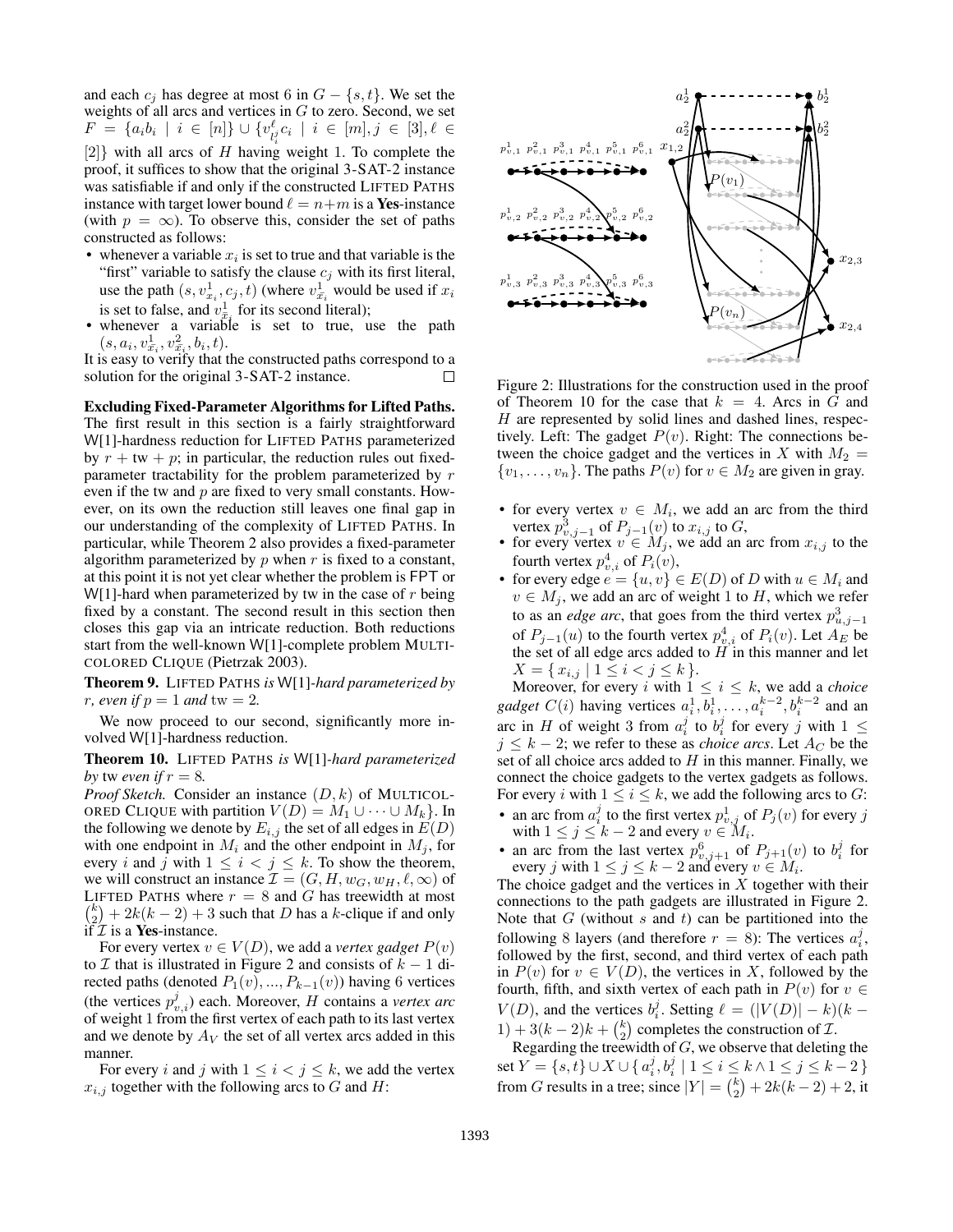

Figure 3: G of the constructed LIFTED MULTICUT instance in the proof of Theorem 11 for a NAE 3-SAT formula on variables  $x_1, x_2, x_3$ . The dashed lines indicate a partition which corresponds to assigning  $x_1$ ,  $\bar{x_2}$  and  $x_3$  to true.

follows that tw $(G) \leq {k \choose 2} + 2k(k-2) + 3$ , as required.

The main idea behind the construction is that every solution  $P$  for  $I$  has to connect the vertices  $a_i^1, b_i^1, \ldots, a_i^{k-2}, b_i^{k-2}$  of the choice gadget for every i with  $1 \leq i \leq k$  using only the  $k-1$  paths of the path gadget  $P(v)$  of a single vertex  $v \in M_i$ ; since otherwise more than  $k - 1$  paths in  $\{P(u) \mid u \in M_i\}$  are used up to connect the higher valued arcs in  $A_C$ . Moreover, to reach the total weight all other paths in  $\{P(u) \mid u \in M_i\}$  need to be used to connect the vertex arcs in  $A_V$ . Finally, the maximum number of edge arcs in  $A_E$  can only be connected if the vertices  $\{v_1, \ldots, v_k\}$  that have been chosen to connect the choice gadgets form a  $k$ -clique in  $D$ ; since only the paths in  $P(v_i)$  are free, i.e., not used to connect the vertex arcs and can therefore be used to connect the edge arcs. Ш

Lower Bounds for Lifted Multicut. As our final result, we show that compared to LIFTED PATHS, LIFTED MULTI-CUT remains highly intractable even when strongly restricting all considered aspects of the problem.

**Theorem 11.** LIFTED MULTICUT *is* NP-hard for tw  $= 2$ ,  $p = 2$  *and*  $d = 2$ .

*Proof Sketch..* We reduce from *Not All Equal 3-SAT (NAE 3-SAT)* in the following way: Consider an instance of NAE 3-SAT with variables  $x_1, \ldots, x_n$  and clauses  $C_1$  =  $(l_1^1, l_1^2, l_1^3), \ldots, C_m = (l_m^1, l_m^2, l_m^3)$ . W.l.o.g. no clause contains both the positive and negative literal of a variable. We construct an instance of LIFTED MULTICUT by firstly letting  $G = (V, E)$  have the vertex set  $V =$  $\{\t t_1, \t t_1, \ldots, \t t_{2n}, \t t_{2n}\} \cup \{v_{x_i}, v_{\bar{x_i}} \mid i \in [n]\},$  and the edge set  $E = \{t_i t_{i+1}, t_i t_{i+1} \mid i \in [2n-1]\} \cup$  $\{\pm_{2i-1}v_{x_i}, \pm_{2i-1}v_{x_i} \mid i \in [n]\} \cup \{\pm_{2i}v_{\bar{x_i}}, \pm_{2i}v_{\bar{x_i}} \mid i \in [n]\}.$ It is easy to verify that in this way  $tw(G) = 2$ .

We set  $w_G(e) = 2m$  for all edges  $e \in E \setminus$  $\{\text{t}_i\text{t}_{i+1}, \text{t}_i\text{t}_{i+1} | i \in [2n-1]\},$  and  $w_G(\text{t}_i\text{t}_{i+1}) = 5mn$ and  $w_G(\text{f}_i,\text{f}_{i+1}) = 5mn$  for  $i \in [2n-1]$ . An example of the construction of  $G$  is given in Figure 3 (together with an illustration of the correspondance of an assignment for NAE 3-SAT to a partition of  $G$ ).

Secondly we let  $H$  be defined on the vertex set  $V$  with the edge set given by  $F = \{\text{\texttt{t}}_1 \text{\texttt{f}}_1\} \cup \{v_{x_i} v_{\bar{x_i}} \mid i \in [n]\} \cup$  ${v_{l_i^{j_1}}v_{l_i^{j_2}} \mid i \in [m], 1 \leq j_1 < j_2 \leq 3}$ . We set  $w_H(\text{tr}_1 \text{f}_1) =$  $-5mn$ ,  $w_H(v_{x_i}v_{\bar{x_i}}) = -1$  for  $i \in [n]$ , and  $w_H(v_{l_1^{j_1}}v_{l_1^{j_2}}) =$ −1 for  $i \in [m]$  and  $1 \le j_1 < j_2 \le 3$ .

Now the original NAE 3-SAT instance is satisfiable if and only if the LIFTED MULTICUT instance with bound  $u =$  $4mn-5mn-2m-n = -mn-2m-n$  is a Yes-instance.

To observe this, note that the weights in  $G$  and  $H$  are chosen in a way that  $\{t_1, \ldots, t_{2n}\}$  has to be a subset of one part of any partition of  $G$  with the desired objective value and  $\{f_1, \ldots, f_{2n}\}\$  has to be a subset in a different part of such a partition. This is because the edges connecting  $t_i$ s and  $f_i$ s repectively to each other have very high, and  $f_1f_1$ has a very low (negative) weight. Similarly since separating any vertex  $v_{x_i}$  or  $v_{\bar{x_i}}$  from both  $t_i$  and  $f_i$  in a partition of G is penalized more than separating it from *either*  $t_i$  or  $f_i$ , one can argue that in any partition of  $G$  with the desired objective value there are only two parts, one containing all  $t_i$ s and the other containing all  $f_i$ s.

Moreover the weights of the edges of the form  $v_{x_i}v_{\bar{x_i}}$  in H prevent  $v_{x_i}$  and  $v_{\bar{x_i}}$  from being in the same part of a partition with the desired objective value, and the edges of the form  $v_{l_i^{j_1}} v_{l_i^{j_2}}$  in H prevent all vertices corresponding to literals of any clause from being in the same part of a partition with the desired objective value. Thus a setting all variables to true which correspond to vertices in the same part as  $t_1$ in a partition with the desired objective value is equivalent to a not-all-equal satisfying assignment and vice versa.  $\Box$ 

This hardness already holds under severe restrictions of all parameters considered in Theorem 11. We are actually able to draw the line between polynomial-time solvable and NP-hard cases exactly, even regarding the specific numerical bounds, by noting that the problem is trivial as soon as  $p = 1$ or  $d = 1$ . As for the case of tw = 1 we can show hardness also for this case—in fact, by a reduction from 1-IN-3-SAT we show that the problem remains NP-hard even when the base graph is a *star*.

Theorem 12. LIFTED MULTICUT *is* NP*-hard even when restricted to instances such that* G *is a star.*

## Concluding Remarks

We carried out a detailed theoretical analysis of both the well-established LIFTED MULTICUT and the more recent but promising LIFTED PATHS model for object association in MOT. Our analysis identifies the precise boundaries of tractability for the problems under natural restrictions.

Somewhat unexpectedly, our findings suggest that the LIFTED PATHS model is by far better suited for exploiting the considered parameters than the LIFTED MULTI-CUT model, and our hardness proofs for LIFTED MULTI-CUT show intractability for extremely restricted instances, potentially signifying a substantial algorithmic advantage of considering LIFTED PATHS. Hence, it would be interesting to study if this is also reflected in practice, i.e., to design experiments that isolate and compare the effect on the running time of using LIFTED MULTICUT versus LIFTED PATHS.

Another interesting research direction would be to analyze the properties of real-life instances of LIFTED MULTI-CUT and LIFTED PATHS that arise during MOT, in particular with respect to how tw and tw<sup>\*</sup> compare to each other and the identification of other algorithmically useful parameters.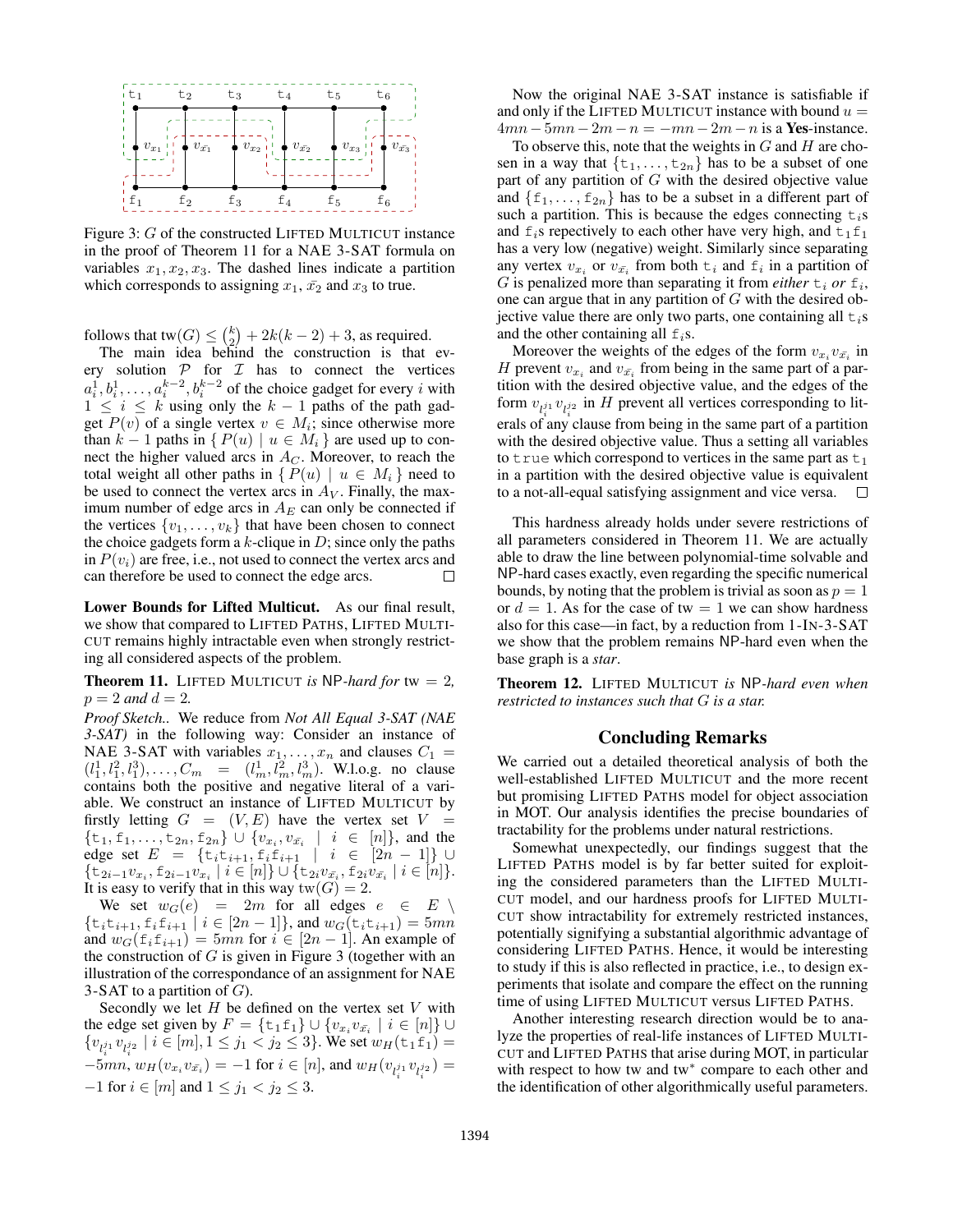# Acknowledgements

Robert Ganian and Thekla Hamm acknowledge support by the Austrian Science Fund (FWF, projects P31336 and Y 1329). Sebastian Ordyniak acknowledges support from the Engineering and Physical Sciences Research Council (EP-SRC, project EP/V00252X/1).

## References

Arbelaez, P.; Maire, M.; Fowlkes, C. C.; and Malik, J. 2011. Contour Detection and Hierarchical Image Segmentation. *IEEE Trans. Pattern Anal. Mach. Intell.* 33(5): 898–916.

Arnborg, S.; Lagergren, J.; and Seese, D. 1991. Easy problems for tree-decomposable graphs. *J. Algorithms* 12(2): 308–340.

Babaee, M.; Li, Z.; and Rigoll, G. 2019. A dual CNN–RNN for multiple people tracking. *Neurocomputing* 368: 69–83.

Berclaz, J.; Fleuret, F.; Türetken, E.; and Fua, P. 2011. Multiple Object Tracking Using K-Shortest Paths Optimization. *IEEE Trans. Pattern Anal. Mach. Intell.* 33(9): 1806–1819.

Bodlaender, H. L.; Drange, P. G.; Dregi, M. S.; Fomin, F. V.; Lokshtanov, D.; and Pilipczuk, M. 2016. A  $c^{k}n$  5-Approximation Algorithm for Treewidth. *SIAM J. Comput.* 45(2): 317–378.

Bredereck, R.; Faliszewski, P.; Kaczmarczyk, A.; Knop, D.; and Niedermeier, R. 2020. Parameterized Algorithms for Finding a Collective Set of Items. In *AAAI*, 1838–1845. AAAI Press.

Brendel, W.; Amer, M. R.; and Todorovic, S. 2011. Multiobject tracking as maximum weight independent set. In *CVPR*, 1273–1280. IEEE Computer Society.

Chari, V.; Lacoste-Julien, S.; Laptev, I.; and Sivic, J. 2015. On pairwise costs for network flow multi-object tracking. In *CVPR*, 5537–5545. IEEE Computer Society.

Chu, Q.; Ouyang, W.; Liu, B.; Zhu, F.; and Yu, N. 2020. DASOT: A Unified Framework Integrating Data Association and Single Object Tracking for Online Multi-Object Tracking. In *AAAI*, 10672–10679. AAAI Press.

Courcelle, B. 1990. The Monadic Second-Order Logic of Graphs. I. Recognizable Sets of Finite Graphs. *Inf. Comput.* 85(1): 12–75.

Cygan, M.; Fomin, F. V.; Kowalik, L.; Lokshtanov, D.; Marx, D.; Pilipczuk, M.; Pilipczuk, M.; and Saurabh, S. 2015. *Parameterized Algorithms*. Springer. ISBN 978-3- 319-21274-6. doi:10.1007/978-3-319-21275-3. URL https: //doi.org/10.1007/978-3-319-21275-3.

Dehghan, A.; Assari, S. M.; and Shah, M. 2015. GMMCP tracker: Globally optimal Generalized Maximum Multi Clique problem for multiple object tracking. In *IEEE Conference on Computer Vision and Pattern Recognition, CVPR 2015, Boston, MA, USA, June 7-12, 2015*, 4091–4099. IEEE Computer Society.

Diestel, R. 2012. *Graph Theory, 4th Edition*, volume 173 of *Graduate texts in mathematics*. Springer.

Downey, R. G.; and Fellows, M. R. 2013. *Fundamentals of Parameterized Complexity*. Texts in Computer Science. Springer.

Eiben, E.; Ganian, R.; Hamm, T.; and Ordyniak, S. 2020. Parameterized Complexity of Envy-Free Resource Allocation in Social Networks. In *The Thirty-Fourth AAAI Conference on Artificial Intelligence, AAAI 2020*, 7135–7142. AAAI Press.

Ganian, R.; Kanj, I.; Ordyniak, S.; and Szeider, S. 2020. On the Parameterized Complexity of Clustering Incomplete Data into Subspaces of Small Rank. In *The Thirty-Fourth AAAI Conference on Artificial Intelligence, AAAI 2020*, 3906–3913. AAAI Press.

Ganian, R.; and Ordyniak, S. 2018. The complexity landscape of decompositional parameters for ILP. *Artif. Intell.* 257: 61–71.

Ganian, R.; Ordyniak, S.; and Ramanujan, M. S. 2017. Going Beyond Primal Treewidth for (M)ILP. In Singh, S. P.; and Markovitch, S., eds., *Proceedings of the Thirty-First AAAI Conference on Artificial Intelligence, February 4-9, 2017, San Francisco, California, USA*, 815–821. AAAI Press.

Garey, M. R.; Johnson, D. S.; and Stockmeyer, L. J. 1976. Some Simplified NP-Complete Graph Problems. *Theor. Comput. Sci.* 1(3): 237–267.

Henschel, R.; Leal-Taixé, L.; Cremers, D.; and Rosenhahn, B. 2018. Fusion of Head and Full-Body Detectors for Multi-Object Tracking. In *CVPR Workshops*, 1428–1437. IEEE Computer Society.

Hofmann, M.; Wolf, D.; and Rigoll, G. 2013. Hypergraphs for Joint Multi-view Reconstruction and Multi-object Tracking. In *CVPR*, 3650–3657. IEEE Computer Society.

Horňáková, A.; Henschel, R.; Rosenhahn, B.; and Swoboda, P. 2020. Lifted Disjoint Paths with Application in Multiple Object Tracking. In *ICML*, volume 121 of *Proceedings of Machine Learning Research*, 1–12. PMLR.

Horňáková, A.; Lange, J.-H.; and Andres, B. 2017. Analysis and Optimization of Graph Decompositions by Lifted Multicuts. In Precup, D.; and Teh, Y. W., eds., *Proceedings of the 34th International Conference on Machine Learning*, volume 70 of *Proceedings of Machine Learning Research*, 1539–1548. International Convention Centre, Sydney, Australia: PMLR.

Hu, W.; Shi, X.; Zhou, Z.; Xing, J.; Ling, H.; and Maybank, S. J. 2020. Dual  $L_1$ -Normalized Context Aware Tensor Power Iteration and Its Applications to Multi-object Tracking and Multi-graph Matching. *Int. J. Comput. Vis.* 128(2): 360–392.

Huang, J.; and Zhou, W. 2019.  $\text{Re}^2$ EMA: Regularized and Reinitialized Exponential Moving Average for Target Model Update in Object Tracking. In *AAAI*, 8457–8464. AAAI Press.

Keuper, M.; Levinkov, E.; Bonneel, N.; Lavoué, G.; Brox, T.; and Andres, B. 2015. Efficient Decomposition of Image